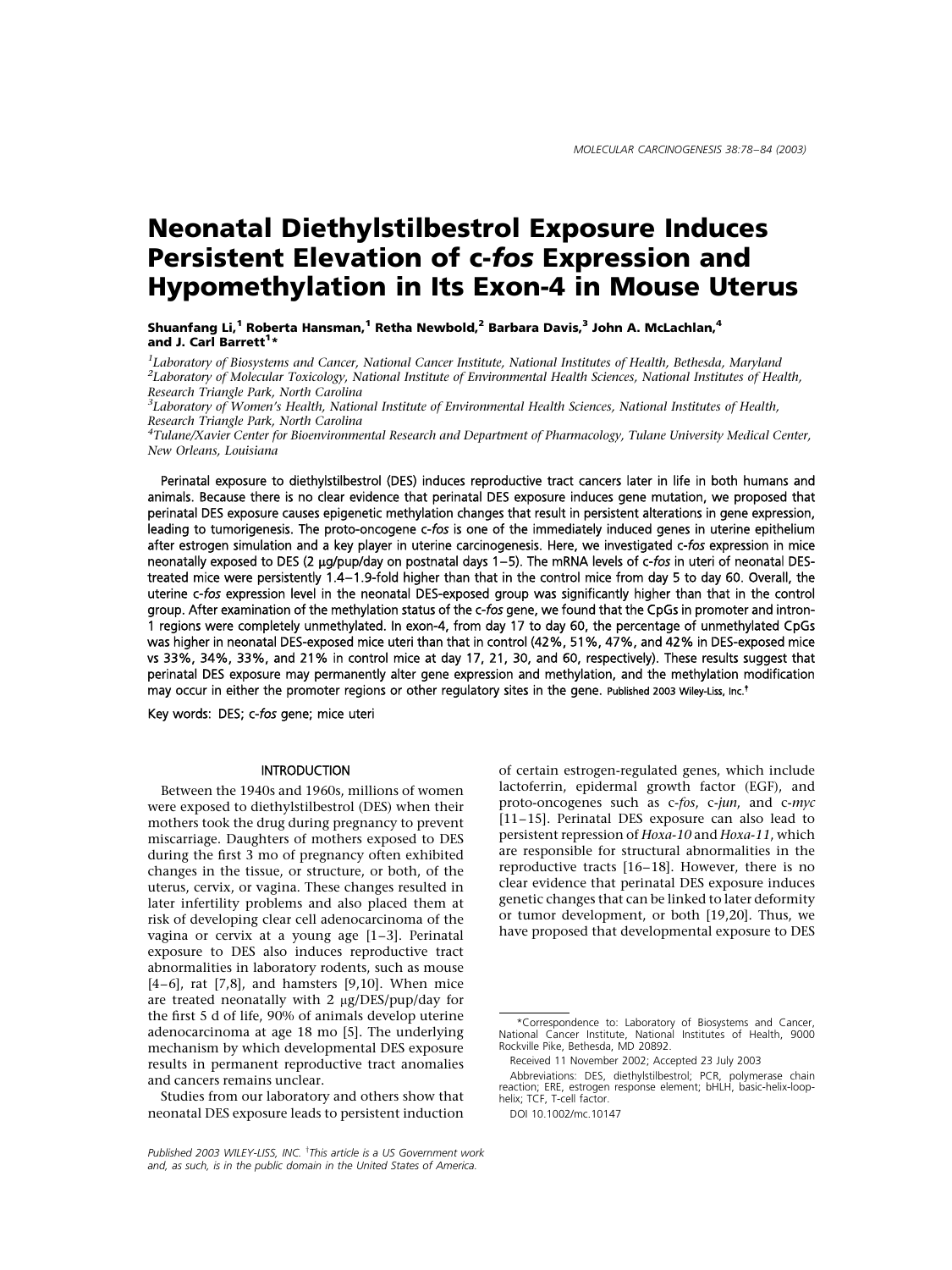may alter gene structure by epigenetic changes, such as altered methylation. To test this hypothesis, we focused on methylation analysis of persistently altered genes after perinatal DES exposure [21,22]. We found that neonatal DES exposure resulted in abnormal demethylation of at least one CpG site of the lactoferrin promoter in the mouse uterus [21]. However, the direct relationship between overexpression of lactoferrin and uterine carcinogenesis is not defined. Moreover, although methylation of CpG islands within the  $5'$  promoter and first exon/ intron of genes has been studied extensively, methylation alterations of CpGs located in other regions of a gene have seldom been studied. In some cases, such as in p53 and p16, gene expression changes are associated with methylation changes in downstream exons [23–26]. Hence, to define methylation alterations, methylation assays of the entire genomic region of a gene are required.

The proto-oncogene c-fos is one of the "immediate early induced genes'' in uterine epithelium after estrogen simulation, and neonatal DES treatment upregulates c-fos expression in mouse uterus [27,28]. Overexpression of c-fos plays an important role in uterine epithelial proliferation and in uterine tumorigenesis [29,30]. To verify DES-induced modification of methylation also present in this gene, expression and methylation status of the c-fos entire genomic region were studied.

# MATERIALS AND METHODS

### Animals and DES Treatments

CD-1 mice [Crl:CD-1(ICR)BR] obtained from the breeding colony at the National Institute of Environmental Health Sciences (Research Triangle Park, NC) were injected with DES (Sigma Chemical Co., St. Louis, MO; 2 μg/pup/day) dissolved in corn oil, or corn oil alone (control) for 5 consecutive days from postnatal day 1–5. Mice were sacrificed at days 5, 8, 17, 21, 30, and 60, to obtain uterine tissues. At least 16 uteri were collected for each group.

#### Real-Time Amplification of c-fos mRNA

RNA was isolated from eight pooled uteri from each group with the RNeasy Mini Kit (Qiagen, Valencia, CA), according to the manufacturer's protocol. Tissues were homogenized by passing through both needles and QIAshredders (Qiagen). RNA was eluted off the RNeasy column with RNase-free water. Reverse transcription was carried out with random hexamers,  $10 \times$  TaqMan RT Buffer, 25 mM MgCl<sub>2</sub>, deoxy NTP mix, RNase inhibitor, Multiscribe Reverse Transcriptase (all Applied Biosystems, Branchburg, NJ), RNase-free water, and 0.25 µg RNA in a total volume of  $10 \mu$ L. The reverse transcription reactions were incubated at  $25^{\circ}$ C for 10 min,  $48^{\circ}$ C for 30 min, and 95°C for 5 min. To perform real-time polymerase chain reaction (PCR) amplification of c-fos cDNA,

probe/primers were designed with Primer Express<sup>TM</sup> 1.0 (Applied Biosystems, Branchburg, NJ) and optimized. Probe, 6FAM-CCTTCTCAACGACCCT-GAGCCCAA-TAMRA, and primers, 5'-TGGCCTCC-CTGGATTTGA and 5'-CCACGTTGCTGATGCTC-TTG, were used. TaqMan Universal PCR Master Mix (Applied Biosystems), and RNase-free water were added to  $10 \mu$ L cDNA for a total volume of  $50 \mu$ L. Realtime PCR reactions using TaqMan detection (ABI PRISM 770 Sequence Detector and Sequence Detector v1.7 software) were then run. The results were expressed normalized to both the GAPDH endogenous control and an untreated control sample  $(2^{-\Delta \Delta Ct})$ , where  $\Delta \Delta Ct = (Ct_{c-fos} - Ct_{GAP})$  - $(Ct_{c-fos} - Ct_{GAP})_{control}.$ 

## Genomic Sequencing of the Sodium Bisulfite–Treated c-fos Gene

DNA was isolated from the pooled uteri  $(>16$  for each group) using the QIAmp DNA Mini Kit(Qiagen) as per the manufacturer's protocol. Genomic DNA was digested with EcoRI restriction enzyme and denatured by sodium hydroxide. For deamination, alkaline-denatured DNA  $(5 \mu g)$  was incubated with 3.1 M freshly prepared sodium bisulfite, pH 5.0, for 16 h at  $50^{\circ}$ C and purified with DNA Clean-Up kit (Promega, Madison, WI). The purified DNA was again denatured with 0.3 N sodium hydroxide, neutralized with ammonium acetate, and cleaned by the QIAquick<sup>TM</sup> Nucleotide Removal Kit purchased from Qiagen. PCR reactions were then performed to amplify the different regions of the cfos gene. Primers of 5'-GGATGTTTATATTAGGA-TATTTG and 5'-ATAAATAAACTTCCTACATCACTA were used to amplify a fragment of 284 bp in the promoter region, containing 14 CpGs. Primers of 5'-TGGGTTTTTTTGTTAATATATAG and 5'-ACCTCC-CAAACTCTAATT AACAAC were used to amplify a fragment of 348 bp in the intron-1, containing 18 CpGs. To amplify the exon-4 region, primers of  $5'$ -TTGGAGTTAGTTAAGAGTATTAG and 5'-CACC-TAAAACATATAAATAAT were used, yielding a 276 bp product, containing 6 CpGs. The amplified products were purified using PCR Prep kit (Promega) and cloned into PCR 3.1 vectors (TA cloning Kit, Invitrogen, Carlsbad, CA) for sequencing.

#### Statistical Analysis

Differences between the expression of c-fos in neonatal DES and control groups were analyzed by the t-test. Percentage of unmethylated CpGs was calculated by the number of unmethylated CpGs divided by the total number of CpGs analyzed. At least 10 clones from each experimental group were sequenced and more than six sequences with complete conversion of C to T, except the CpG sites, were calculated. The chi-square test was used to calculate the statistical differences of unmethylation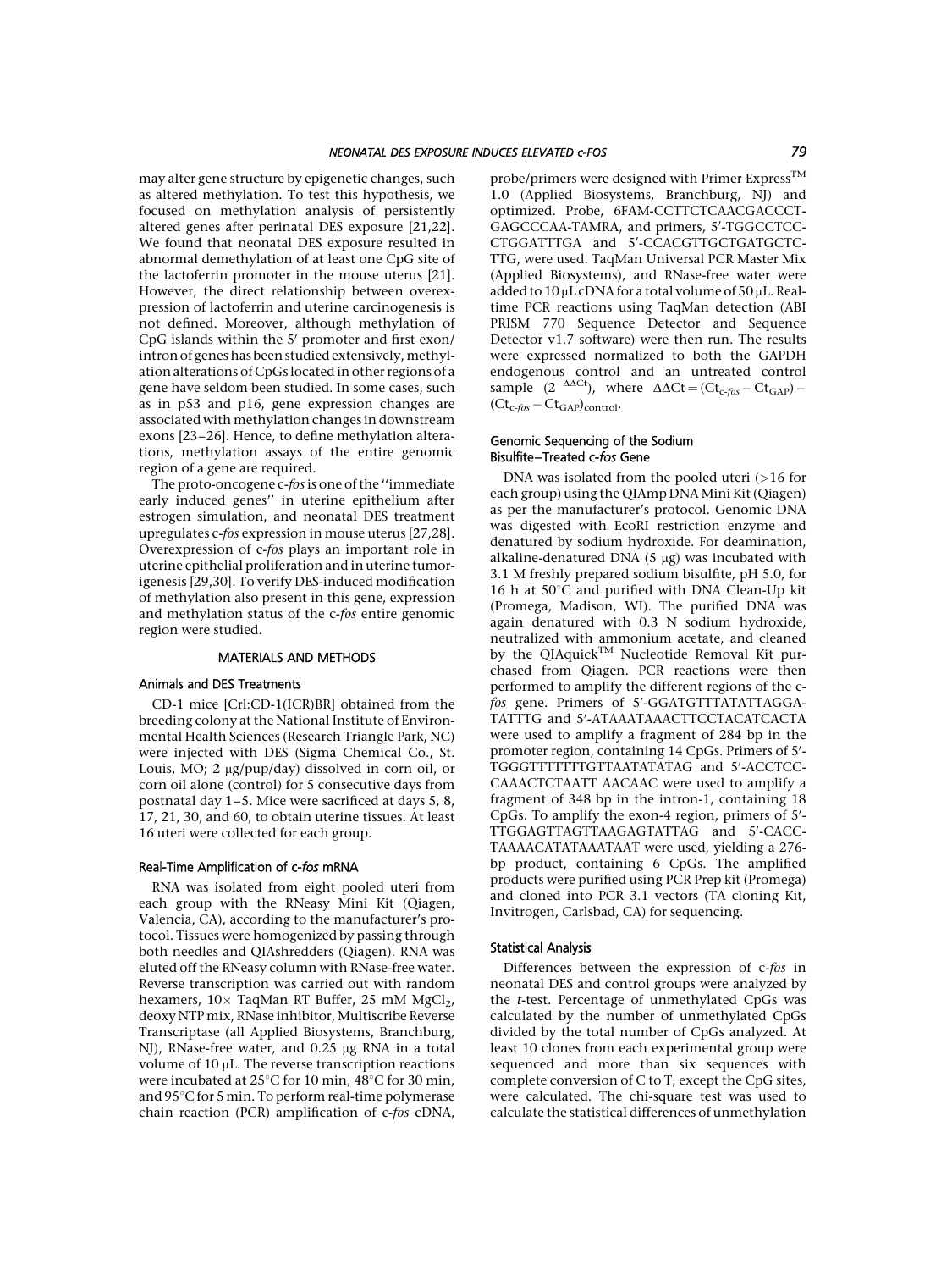among different experimental groups. The level of significance was set at  $P < 0.05$ .

# **RESULTS**

# Persistent Elevation of c-fos mRNA Level in Neonatal DES Mouse Uterus

Quantitative analyses of c-fos mRNA levels were conducted using real-time PCR. The results were expressed normalized to both the GAPDH endogenous control and an untreated control sample as  $2^{-\Delta\Delta Ct}$ , where  $\Delta\Delta Ct = (Ct_{c-fos} - Ct_{GAP}) - (Ct_{c-fos} -$ Ct<sub>GAP</sub>)<sub>control</sub>. Figure 1 summarizes the expression level of c-fos in control and neonatal DES exposed groups from neonatal day 5 to neonatal day 60. The mRNA levels of c-fos in the uteri of neonatal DEStreated mice were persistently 1.4–1.9-fold higher than that in the control mice from day 5 to day 60. Overall, the uterine c-fos expression level in neonatal DES-exposed group was significantly higher than that in the control group.

#### Murine c-fos Gene Structure

The murine c-fos gene consists of four exons with an identified functional estrogen response element (ERE) sequence, GGTCAnnnCAGCC, at the 3' flanking region, 3 kb downstream of the exon-4 [31–33]. By sequence analysis, we found another ERE with the same sequence at intron-1 (Figure 2). The 5' promoter region we examined contains 14 CpGs, the intron-1 region contains 18 CpGs, and the exon-4 region contains 6 CpGs. The sequences and CpG sites analyzed are shown in Figure 2. Two basic-helixloop-helix (bHLH) sites and two T-cell factor (TCF) sites were found in the exon-4 region by sequence analysis.

# Hypomethylation on Exon 4 of c-fos Gene in Neonatal DES-Exposed Mouse Uterus

Methylation analysis was performed on three regions of the c-fos gene containing multiple CpG sites, the 5' promoter, first intron, and fourth exon. The promoter and first intron are the regions where CpG islands overlap, and the fourth exon is the region where a dynamic methylation change occurs during development in mouse organs [34,35]. To determine the methylation status of the CpG sites in the three regions of the c-fos gene, DNA from each experimental group was extracted and treated with sodium bisulfite, followed by PCR amplification, cloning, and sequencing. The  $14$  CpGs sites in the  $5'$ promoter and 18 CpGs sites in intron-1 were found to be completely unmethylated  $(\approx 100\%)$  in both control and DES-treated mice at all ages (day 5 to day 60) examined.

There are six CpG sites in exon-4 of the c-fos gene. The percentage of unmethylated CpGs per total CpGs analyzed in c-fos exon-4 is shown in Figure 3. In the control mice uteri, the percentage of unmethylated CpGs varied from 43%at day 5 to 34%at day 60. At day 5, the percentage of unmethylated CpGs in the DES-exposed animals was lower than the control animals (29% vs 43%). At day 8, the percentages in control and DES-exposed mice were similar (21% vs 28%). However, from day 17 to day 60, the percentage of unmethylated CpGs in exon-4 of the c-fos gene in neonatal DES-exposed mice uteri was higher than that in control (42%, 51%, 47%, and 42% in DESexposed mice vs 33%, 34%, 33%, and 21% in control mice at day 17, 21, 30, and 60, respectively). These data suggest that hypomethylation occurs in exon-4 of the c-fos gene in uteri of neonatal DES-treated mice



Figure 1. TagMan real-time PCR results of c-fos mRNA in neonatal DES-exposed and control mice. The c-fos mRNA level was expressed normalized to both the GAPDH endogenous control and an untreated control sample<br>(2—40Ct), where ΔΔCt = (Ct<sub>c-fos</sub> — Ct<sub>GAP</sub>) — (Ct<sub>c-fos</sub> — Ct<sub>GAP</sub>)<sub>control</sub>. *P*-values represent differences betw DES and control group.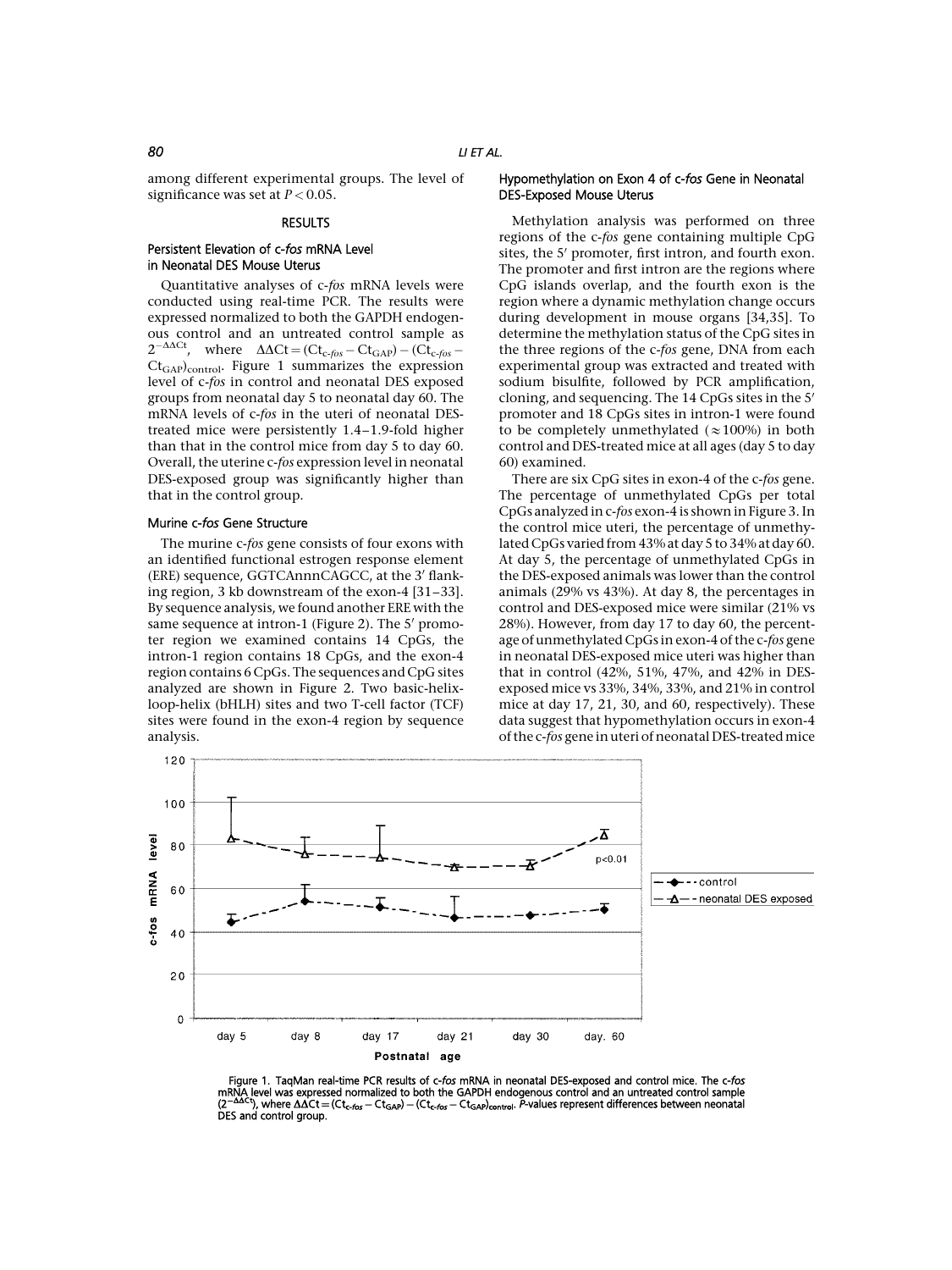#### NEONATAL DES EXPOSURE INDUCES ELEVATED c-FOS 81

Α.

CCATCTCCGAAATCCTACACGCGGAAGGTCTAGGAGACCCCCTAAGATCCCAAATGTGAACACTCATAG GTGAAAGATGTATGCCAAGACGGGGGTTGAAAGCCTGGGGCGTAGAGTTGACGACAGAGCGCCCGCAGA 

 $B.$ 

TGGGCTCTCCTGTCAACACACAGGTGAGTTTGGCTTTGTGTAGC**CG**CCAGGTC**CGC**CTGAGGGT**CG**CC GGCGCGGTCAGAGCAGCCTTAGCCTGGGAACCCAGGACTTGTCTGAGCGCGTGCACACTTGTCATAGTA ERE

ACTTGTTTCTGAGATCAGCCGGGGCCAACAAGTCTCGAGCAAAGAGTCGCTAACTAGAGTTTGGGAGGC  $(348b)$ 



TTGGAGCCAGTCAAGAGCATCAGCAACGTGGAGCTGAAGGCAGAACCCTTTGATGACTTCTTGTTTCCG  $\mathbf{1}$ GCATCATCTAGGCCCAGTGGCTCAGAGACCTCCCCCTCTGTGCCAGATGTGGACCTGTCCGGTTCCTTC 3  $b$ -HLH  $\overline{4}$ TATGCAGCAGACTGGGAGCCTCTGCACAGCAATTCCTTGGGGATGGGGCCCATGGTCACAGAGCTGGAG TCF TCF CCCCTGTGTACTCCCCTGGTCACCTGTACTCCGGGCTGCACTACTTACACGTCTT  $(276b)$ 5  $b$ -HLH  $\epsilon$  $3kb$  $\mathsf{C}$ A  $\mathbf B$  $5'$  $3'$ 



U62536). Black boxes represent the four exons. Sequences of three regions are given: promoter (A); intron-1 (B);<br>and exon-4 (C). The methylation-specific primer regions are underlined. The CpGs analyzed for methylation sta are in bold. The CpGs in exon-4 are numbered 1–6. Precipitated transcription motifs (ERE, bHLH, and TCF) are underlined.

from postnatal day 17. The methylation status of each 6 CpG in exon-4 was also analyzed; the results are shown in Figure 4. No hot spot, nor any specific pattern, was found to be unmethylated on all six CpG sites after neonatal DES exposure (Figure 4).

#### **DISCUSSION**

In the current study, we found a persistent elevation of c-fos mRNA in neonatal DES-exposed mouse uterus by real-time PCR. Through examination of the methylation status of the c-fos gene, we found that the CpGs at the c-fos promoter and intron-1 regions are completely unmethylated, and neonatal DES exposure does not alter the methylation status in the two regions. However, neonatal DES exposure led to hypomethylation in the exon-4 region.

Although several studies reported the overexpression of c-fos after perinatal DES exposure, these reports focused mainly on the hypersensitivity of c-fos to the stimulation by estrogen after neonatal DES treatment [12–14]. Although Yamashita et al. [14] reported that the c-fos mRNA level was about 2.2-fold higher in neonatal DES-exposed, overectomized mice uteri compared with control at 12 wk of age, Kamiya et al. [12] showed that c-fos mRNA level was 6-fold higher in the neonatal DES-exposed, overectomized mice uteri compared with control mice at day 50. Our study showed a persistent elevation of c-fos mRNA in day 5, 8, 17, 21, 30, and 60 neonatal DES-exposed mice. By real-time PCR analysis, the elevation of c-fos mRNA was slightly lower than that in the previous reports, but statistical analysis showed that the elevation was significant. The dose of DES we used in this study was  $2 \mu g/kg$ day, which induces uterine epithelial cancer in more than 90% of the mice at age of 18 mo [5]. Yamashita et al. [14] and Kamiya et al. [12] used 4 or 3 µg DES/ pup/day from postnatal days 1–5. The relatively higher dose used in their experiments may explain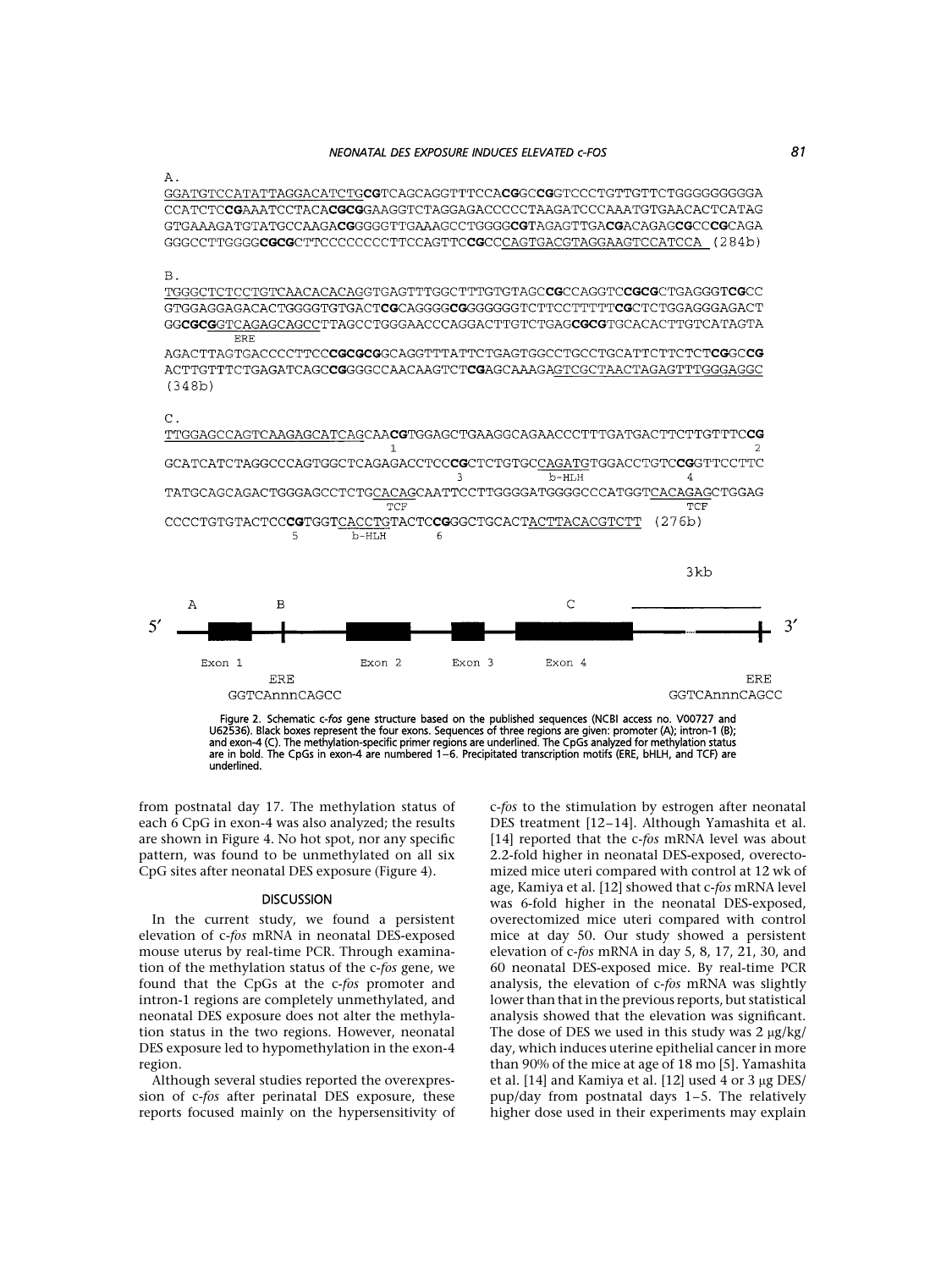

Figure 3. Percentage of unmethylated CpGs in total CpGs analyzed in c-*fos* exon-4. The numbers on the bars<br>represent the unmethylated CpGs/total analyzed CpGs. *P*-values represent differences between neonatal DES and<br>con



Figure 4. Percentage of unmethylated CpGs in each of CpG analyzed in c-fos exon-4. The six CpGs are numbered 1–6, as shown in Figure 2.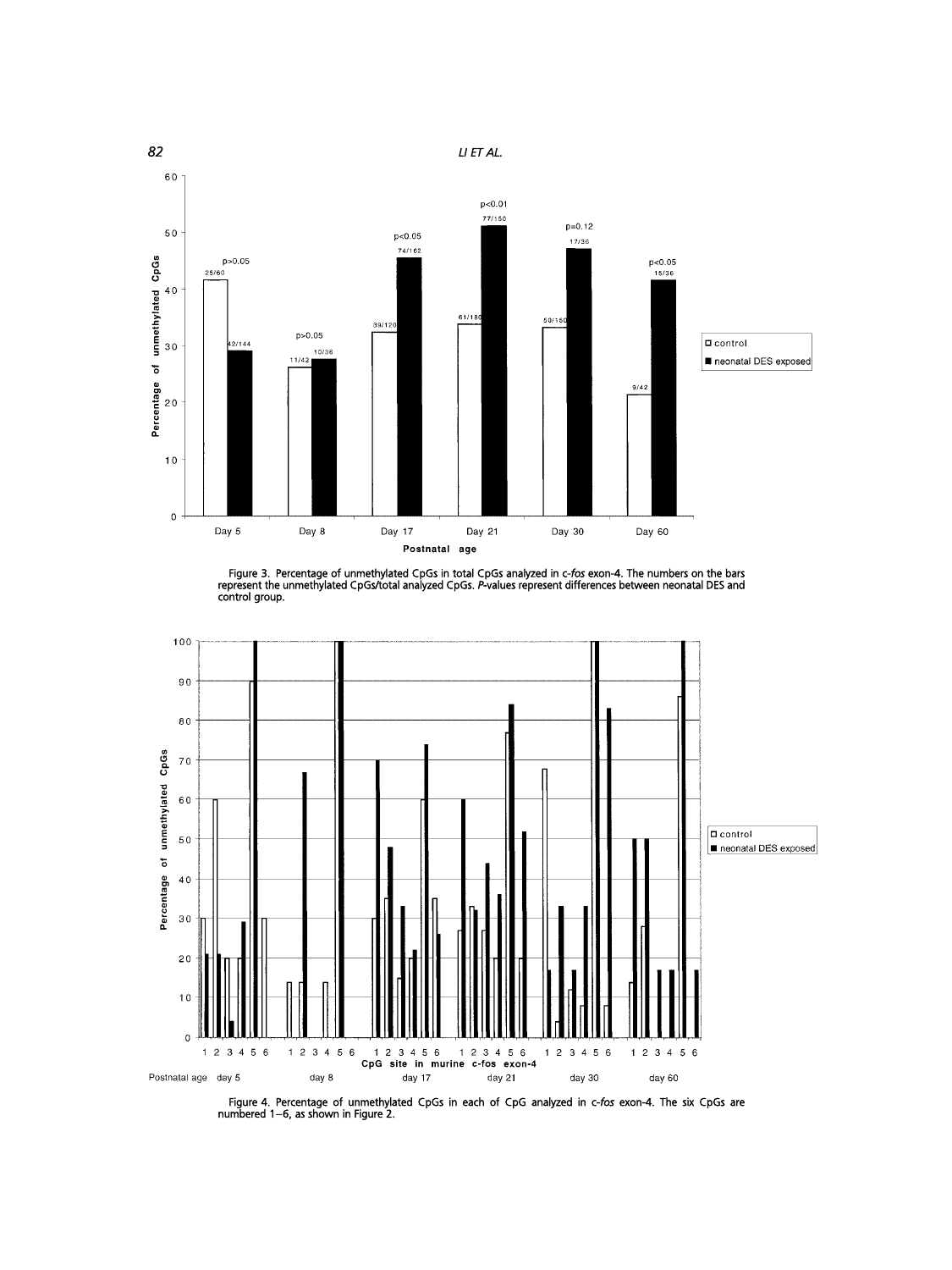the higher expression of the c-fos mRNA level compared with our findings. Thus, our results not only confirmed the elevation of c-fos mRNA level in the neonatal DES-exposed mouse uterus but further demonstrate that the elevation is an immediate and persistent phenomenon.

Through examination of the methylation status of the c-fos gene, we found that the  $c$ -fos  $5'$  promoter and intron-1 region were completely unmethylated in the mouse uterus, and that neonatal DES exposure did not alter the methylation status in these regions. By enzyme digestion analysis, Kanduri and Raman reported a stepwise and directional de novo methylation of the c-fos gene during murine development [34,35]. Their results showed that the MspI restriction site located before the intron-2 was completely unmethylated infetal and adult somatic tissues, such as liver, brain, kidney, and spleen. Another study, by Uehara et al. [36], also reported that the CpG sites were completely unmethylated in exon-1 of c-fos in mouse liver. Our results show that not only the MspI sites, but also the 14 CpGs in the 5' promoter and the 18 CpGs in intron-1, are completely unmethylated in mouse uterus from postnatal day 5 to day 60, a similar methylation pattern to that reported for the liver. As for the CpGs located in exon-4, our results show that in uteri of 5-d-old control mice, 42% of CpG sites are unmethylated, and about 30% are unmethylated in 8–30-d-old mice. In the uteri of 60-d-old mice, only 21% of CpG sites are unmethylated. This result is also consistent with the study of Dr. Raman's group [34,35], who observed that the MspI restriction sites located downstream of exon-3 are either not methylated, or only partially so, in fetal tissues, but highly or completely methylated in adult mice tissues (liver, brain, kidney, and spleen). To our knowledge, ours is the first report of the methylation status of the c-fos gene in the mouse uterus.

Hyder et al. [33] identified an estrogen response element (ERE) at the 3' flanking region of the murine c-fos gene that can interact with estrogen receptors in mouse and rat uterus. These investigators suggested that estrogen regulation of c-fos gene expression might be through the 3' ERE. Thus, we examined the methylation status of the downstream sequences in the c-fos gene and found hypomethylation of exon-4 and elevated expression of c-fos in neonatal DESexposed mice. Hypomethylation of c-fos exon-4 may change the binding activity of this region with specific proteins or may change the chromatin structure, affecting the transcription of this gene. In fact, there are two bHLH and two TCF sites in the exon-4 region. However, the direct linkage of c-fos exon-4 hypomethylation and the elevation of its mRNA level remain to be elucidated. The neonatal DES-induced c-fos exon-4 hypomethylation is observed from postnatal day 17; in contrast, elevation of its mRNA level is observed from postnatal day 5. The later onset of hypomethylation was also found in lactoferrin

promoter [21]. The mechanism for this later onset of demethylation is unknown, but ovarian hormones play a role in neonatal DES-induced methylation changes in the lactoferrin promoter [21], and ovarian hormones may have a similar role in c-fos demethylation as well.

The methylation status of each 6 CpG in exon-4 was also analyzed. Hypomethylation of five CpGs in neonatal DES mice appears random. This is different with the demethylation pattern of the lactoferrin promoter, where a CpG site-specific demethylation was found after neonatal DES exposure from day 21. The reason for this difference is unknown but may reflect the diversity of methylation patterns affected by DES among the different genes. Through sequence analysis, we found another ERE that is similar to the reported ERE by Hyder et al. [31–33] located at the intron-1. The physiological role of this ERE remains to be elucidated.

In conclusion, our current results add further support to the hypothesis that developmental DES exposure alters the methylation status of genes in early life as a possible mechanism for tumor development in later life. How and where methylation alterations occur upon developmental exposure to DES may differ with different genes. Methylation changes may occur in CpGs located in 5' promoter and/or other intronic and exonic regions of the gene. Direct linkage between elevated expression of c-fos and hypomethylation of its exon-4 in mouse uterus upon neonatal DES exposure remains to be studied further.

#### ACKNOWLEDGMENTS

We thank Ms. Elizabeth Padilla Banks and Glenda Corniffe for technical support, and Drs. Christina Teng and Teddy Devereux for critical review of the paper.

#### **REFERENCES**

- 1. Herbst AL, Ulfelder H, Poskanzer DC. Adenocarcinoma of the vagina. Association of maternal stilbestrol therapy with tumor appearance in youngwomen.NEnglJ Med 1971;284: 878–881.
- 2. Herbst AL, Scully RE, Robboy SJ. Prenatal diethylstilbestrol exposure and human genital tract abnormalities. Natl Cancer Inst Monog 1979;51:25–35.
- 3. Herbst AL, Ulfelder H, Poskanzer DC, Longo LD. Adenocarcinoma of the vagina. Association of maternal stilbestrol therapy with tumor appearance in young women. 1971. Am J Obstet Gynecol 1999;181:1574–1575.
- 4. McLachlan JA, Newbold RR, Bullock BC. Long-term effects on the female mouse genital tract associated with prenatal exposure to diethylstilbestrol. Cancer Res 1980;40:3988– 3999.
- 5. Newbold RR, Bullock BC, McLachlan JA. Uterine adenocarcinoma in mice following developmental treatment with estrogens: A model for hormonal carcinogenesis. Cancer Res 1990;50:7677–7686.
- 6. Iguchi T, Takasugi N. Postnatal development of uterine abnormalities in mice exposed to DES in utero. Biol Neonate 1987;52:97–103.